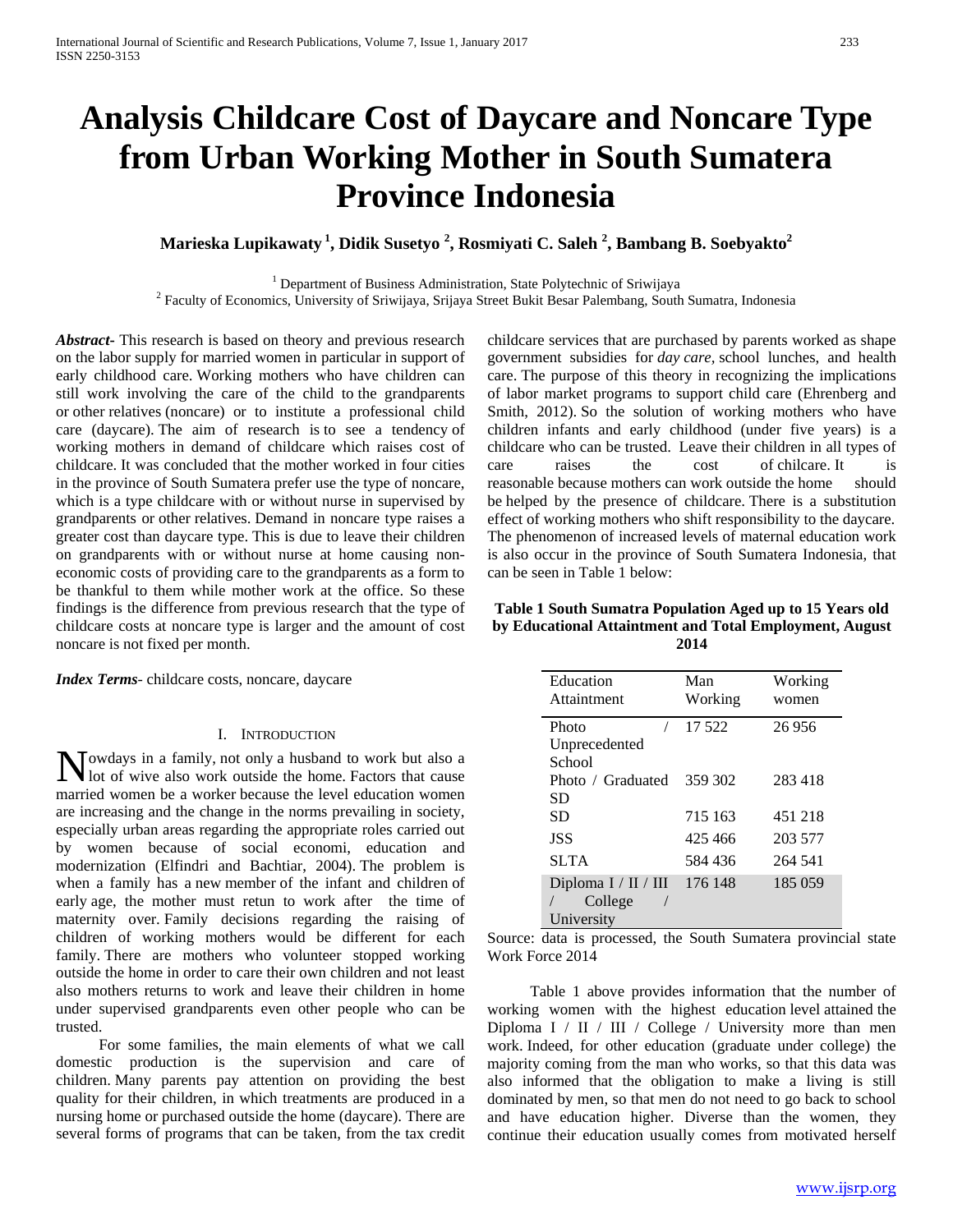otherwise could also from parents motivation and family environment. For women who come from a families that capable both financial and nonfinancial (eg education level) usually encourage children to continue their school to higher education with return to have a better job in the future. So if they children graduated from Diploma level I/II/III/College/ University, parents also push their children to work, include their daughters. This condition is consistent with result from interview that the majority of respondents prior work rather than married.

|  |  |  | Table 2. Population of South Sumatra (in thousands) 2014 |  |  |
|--|--|--|----------------------------------------------------------|--|--|
|--|--|--|----------------------------------------------------------|--|--|

|           | Amount |         |  |
|-----------|--------|---------|--|
| Age       | Man    | Female  |  |
|           | 416    |         |  |
| $0 - 4$   | 504    | 398 094 |  |
|           | 396    |         |  |
| $5-9$     | 274    | 375 104 |  |
|           | 378    |         |  |
| $10 - 14$ | 636    | 360 773 |  |
|           | 368    |         |  |
| 15-19     | 635    | 352 840 |  |
| $20 - 24$ | 370201 | 356 398 |  |
|           | 367    |         |  |
| $25 - 29$ | 082    | 353 241 |  |
|           | 345    |         |  |
| 30-34     | 181    | 334 701 |  |
|           | 310    |         |  |
| 35-39     | 404    | 296 592 |  |
|           | 267    |         |  |
| $40 - 44$ | 483    | 258 374 |  |
|           | 226    |         |  |
| 45-49     | 427    | 223 162 |  |
|           | 190    |         |  |
| 50-54     | 167    | 185 670 |  |
|           | 148    |         |  |
| 55-59     | 451    | 138 681 |  |
|           | 250    |         |  |
| $60+$     | 544    | 271876  |  |

Source: BPS, Sumsel in Figures 2015

 The second phenomenon can be informed of secondary data in Table 2 above. That the population of South Sumatra Province is composed of young population that is aged in the group 0-4 years and 5-9 years of age. So it is assumed these children have working mothers, the responsibility parenting care of early childhood is likely to be transferred to grandparents or involve other people who would be trusted by worker mothers. This condition has resulted arise daycare centre in Indonesia also occur in a South Sumatera Province. Daycare is a professional day care services are paid to help working mothers. Mother worked are believed into daycare still less because working mothers are more trusted parents and in-laws and other relatives. Demand of mother worker in a paid childcare (daycare) is the last option if no family that can't be helped. The demand type childcare of course arise in child care costs *(cost of childcare).* Therefore, this research seeks to analyze the costs of both types of daycare and nondaycare from worker mothers that leave their children while working hours.

#### II. LITERATURE REVIEW

 Presence of children forming a request childcare. Childcare is the needs of individuals as well as goods/services ie daycare, nurses, helpers can replace the production time mothers and wives remain in activities outside the home (Bellante and Jackson, 1983).

 Ooms and Herendeen (1990), describes how families make decisions to buy childcare services. Economic framewok is to understand the child care market *(child care market)* through written descriptions some researchers like Connelly and Maynad Hofferth an economist and a sociologist. Connelly stated that the *Childcare* is a service industry that has developed several years ago, due to a growing number of mothers with young children to enter the labor market, more and more families buy child care services. There is 4 types of child care: *family day care, center-based care, non relative inhome care and relative care.* It was found that childcare is a response to the increase in demand for child care.

 According to Blau (2003), there are 4 types of childcare are:

- 1. Center / formal chid care; Companies are profit
- 2. Family day care; or including grandparents and *baby sitters* at home (Rosenbaum, 2004)
- 3. relative; friends and other families (Nicolau and Mumford, 2005)
- 4. Parental care; father (Hoffeth in Oom and Herendeen, 1990)

 Furthermore, for the purposes of this study, the type of childcare is only grouped into two, there are type of daycare and type of noncare (family daycare, relative and parental care). The demand for childcare services raises childcare costs *(cost of child care).* Simplified only one child in need of care as well as excerpts from Rosenbaum and Ruhm (2004) and (Kimmel, 1998). The cost of child care is:

```
Cost of child care:
```
 $C = f$  (Hc, Hm, Ywife, Yhusband, Dtipe)

 $C = b_0 + b_1 + b_2$  Hc Hm Ywife + b 3 + b 4 +  $b_5$  Dtipe Yhusband + e 3

Where  $\colon C = \text{cost of child care per month}$ 

 $Hc$  = the number of hours per day using child care

 Hm = number of working hours per day mothers

Ywife = revenue per month from mother

Yhusband = revenue per month respondent husband

Dtipe  $=$  dummy types of childcare

where  $1 =$  noncare and  $0 =$  daycare

## III. RESEARCH METHODS

 This research was conducted in the formal sector. The reason is (1) the level of participation of working mothers who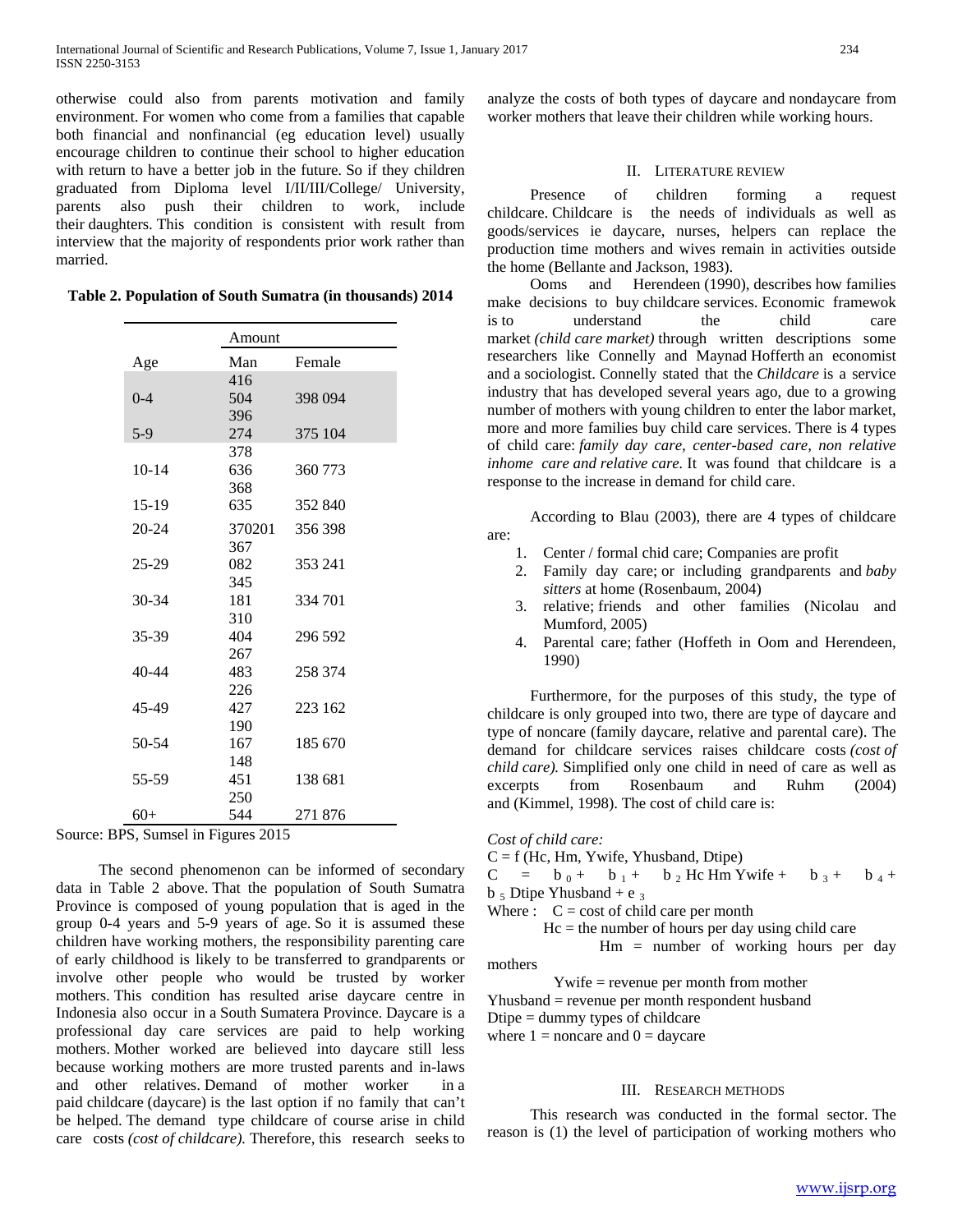have high levels of education, preferring to work in the formal sector. (2) the mother who request childcare from their mother work as an employee and the employee which have standard working hours. Limits the scope is in line with statements from BPS Sumsel that in urban areas, most of the type of work is more formal and require certain qualifications for workers who will enter it (BPS South Sumatera, Gender Statistics 2013).

 The unit of analysis is the study of working mothers of young children, who have a clear working hours are from 08:00 to 16:00 o'clock pm, in accordance with UU RI No.13 tahun 2003 on employment, in Article 77, paragraph 2 of the working time is 8 hours 1 day and 40 hours a week for 5-day work a week [\(www.bpkp.go.id\)](http://www.bpkp.go.id/).

 Data for the population and the sample should be taken from data worker mothers who have early childhood in South Sumatra Province in the urban areas. Because of the limitations of the data obtained so that the population of working mothers to be proxy to data BPS published that the number of worker womens in Palembang, Prabumulih, Pagaralam and Lubuklinggau.

 Technical sampling will be using *simple random sampling* method in which every element of the population has the same chance to be selected as the sample (Puspowarsito, 2008).

## **Table 3. Total Population and Sample of Women Working in Cities in South Sumatra province in August 2014**

| <b>City</b> |         | <b>Population Proportion</b> | <b>Proportion</b><br>number | <b>Sample</b> |
|-------------|---------|------------------------------|-----------------------------|---------------|
| Palembang   | 265.791 | 74.98%                       | 260,913                     | 261           |
| Prabumulih  | 30.727  | 8.67%                        | 30,163                      | 30            |
| Lubuklingga | 33.731  | 9.51%                        | 33,112                      | 33            |
| u           |         |                              |                             |               |
| Pagaralam   | 24.257  | 6,84%                        | 23,812                      | 24            |
| Total       | 354.506 | 100%                         |                             | 348           |

 Source : data processed, BPS South Sumatera Province, Labor Force in August 2014

 The sample size in the book Research Methodology can use a formula developed from Isaac and Michael, for an error rate of 1%, 5%, and 10% (Sugiyono, 2007) was calculated by:

$$
s = \frac{\lambda^2.N.P.Q}{d^2(N-1) + \lambda^2.P.Q}
$$

where:

 $\lambda^2$ chi kuadrat with error rate  $5\% = 3,481$ N =Population  $P = Q = 0.5$  $d = 0.05$  $= 347,7594$ 887,1328 308.508,8  $(0.05^2 \times 354.505) + (3.481 \times 0.5 \times 0.5)$  $\frac{3.03}{3.481}$ × 354.506 × 0,5 × 0,5  $s = \frac{d = 0.03381 \times 354.506 \times 0.5 \times 0.5}{(0.05^2 \times 354.505) + (3.481 \times 0.5 \times 0.5^2)}$ =

 From Table 3 population and sample size calculations obtained information on the number of respondents as the research sample was 348 women working in the formal sector will be taken from 4 cities in the province of South Sumatra, namely Palembang, Prabumulih, Lubuklinggau and Pagaralam City.

#### IV. RESULTS AND DISCUSSION

 In the classical assumption, primary data have problems heterokedastisitas. Then trying eliminated heterokedastisitas by way of a data transformation that is taking the natural log (ln). Heterokedastistas problem passable reduced but still patterned (using graphs plot residual values). According to Gujarati (2006), the problem heterokedastisitas usually found on *cross section* data (data cross-sectoral). So the problem occurs at the primary data heterokedastisitas this study. So after doing a parametric procedure on research data and have been trying to cure the problem heterokedastistas but the variant data is still not homogeneous (homoskedastisitas).

 If the parametric procedure has been done and still there is an assumption that is not fulfilled, there is no other way then the use of non-parametric procedures can be considered. Because of nonparametric methods is change the process data that can not be done parametric, then systematic discussion for nonparametric is equal to the parametric methods, namely descriptive statistics and statistical inference (Santoso, 2012).

 Technical analysis using multiple linear regression. In nonparametric techniques using Jackknife method in Stata software. Jackknife is a nonparametric and resampling techniques aimed at estimating the regression parameters (Mara, Satyahadewi and Iskandar, 2013). Jackknife method is one of nonparametric methods used to generate the standard error of the regression coefficient is problematic in classical assumptions related data on a parametric approach. The Statistically processed results its given below:

### **4.1 the simultaneous Test (Test F)**

 Thus do the next steps to address the alternative hypothesis H $_1$  by hypothesis testing problem of models of linear regression as follows:

Hypotheses to test the simultaneous / joint coefficients mod el by F test for regression equation.

Ho : No influence of variables simultaneously Hc, Hm, RYwife, RYhusband, and Dtipenon to variable RC.  $(D_1 = d_2 = ... = d_5 =$ 0)

 $H_1$ : There is a simultaneous effect v ariabel Hc, Hm, RYwife, RYhusband, and Dtipenon to variable RC. (At least  $d \, d_i \neq j \neq k$ 0;  $i, j = 1, 2, ..., 5$ )

 In the simultaneous test / model coefficients together with the F test in STATA software, given the simultaneous influence significant when *P Value-value*  $\leq \alpha$  with  $\alpha$  of 5%.

**Table 4 Test results** *F* **for significance coefficient regression** 

| model.                        |       |           |  |  |
|-------------------------------|-------|-----------|--|--|
| Equation statistics F P-value |       |           |  |  |
| RC.                           | 36.56 | $0.0000*$ |  |  |

 $\approx$  348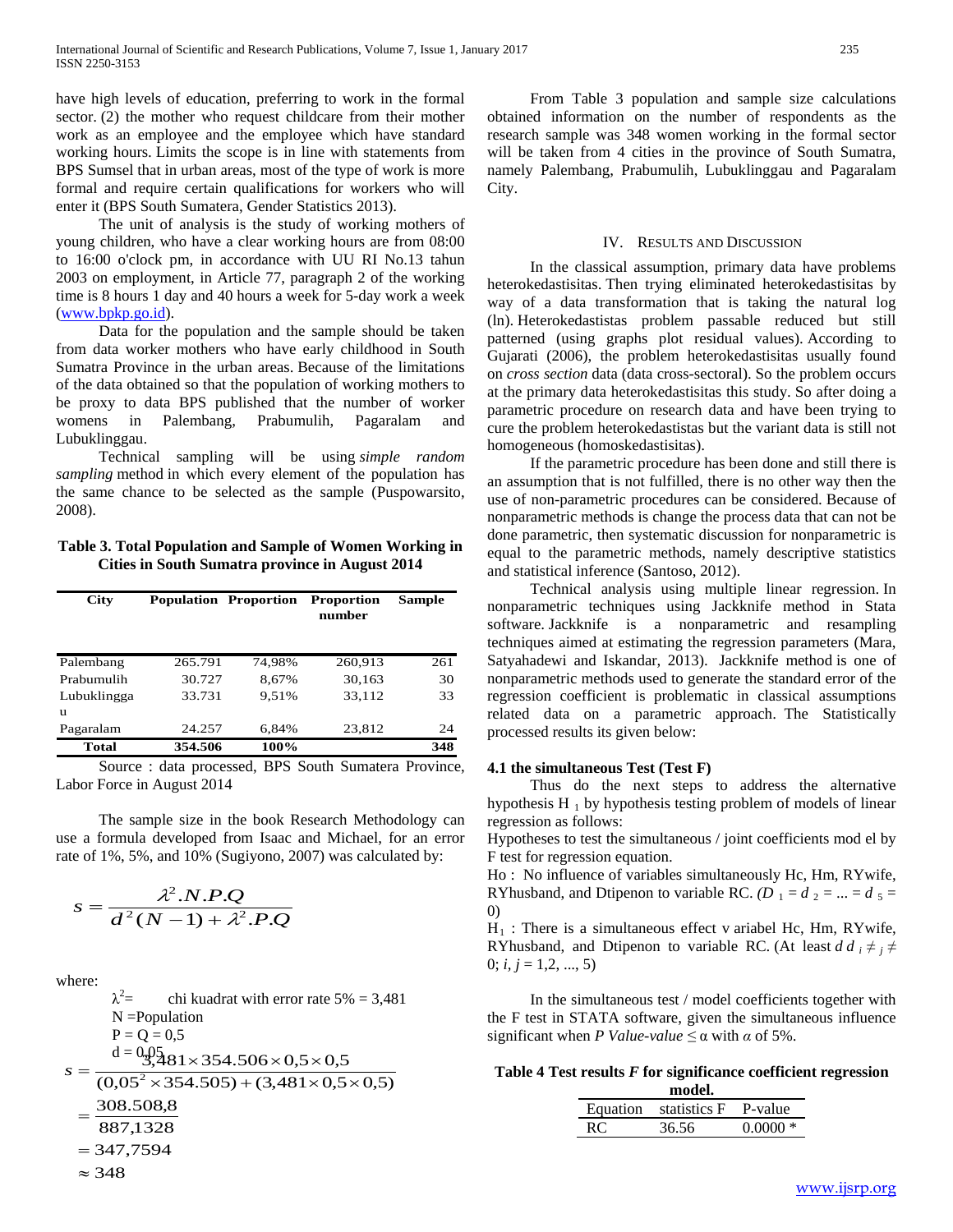\* Significant to a significant degree *(α)* of 5%.

 From the results of the output table, the statistics generated F [see F (5, 347)] amounted to 36.56 with a *Pvalue* [see Prob> F] is equal to  $0.0000$  *(P-value* <0.05) so that in this test are given conclusion that there is a significant influence of the independent variables simultaneously Hc, Hm, RYwife, RYhusband, and Dtipenon to variable RC.

### **4.2 The partial test (t test)**

 Hypotheses to test partial / individual model coefficients with t test hypotheses for regression equation given below:

 $H_0$  No effect partial, Hc, Hm, RYwife, RYhusband, and Dtipen on to variable RC. *(D*  $_i = 0$ ;  $i = 1, 2, ..., 5$ )

 $H<sub>1</sub>$ : There is a partial effect of variable Hc, Hm, RYwife, RYhusband, and Dtipenon to variable RC.  $(D_i \neq 0; i = 1, 2, ..., 5)$ 

 On testing the partial / individual model coefficients with t-test, given significant when  $P$ -value  $\leq \alpha$  with  $\alpha$  was set at 10%, 5%, or 1%.

| Table 5 Results of t test for significance of regression model coefficients. |  |  |
|------------------------------------------------------------------------------|--|--|
|------------------------------------------------------------------------------|--|--|

| variabl | variable  | Coefficie | Standard | statisti        | $P-$    |
|---------|-----------|-----------|----------|-----------------|---------|
| e       | Independe | nt        | Error    | cs <sub>t</sub> | valu    |
| depend  | nt        | Regressi  |          |                 | e       |
| ent     |           | on        |          |                 |         |
| R C     | Hc        | 0.029383  | 0.04543  | 0.65            | .518    |
|         |           | 9         | 35       |                 |         |
|         | Hm        | 0.001799  | 0.05675  | 0.03            | 0.97    |
|         |           | 1         | 32       |                 | 5       |
|         | RYwife    | 0.165215  | 0.05049  | 3.27            | 0.00    |
|         |           |           | 02       |                 | 1       |
|         |           |           |          |                 | ***     |
|         | RYhusban  | 0.136232  | 0.05341  | 2,55            | 0.01    |
|         | d         | 4         | 04       |                 | $1 * *$ |
|         | Dtipenon  | 1.342339  | 0.10134  | 13.24           | 0.00    |
|         |           |           | 83       |                 | 0       |
|         |           |           |          |                 | ***     |
|         | constants |           | 0.36364  | $-2.63$         | 0.00    |
|         |           | 0.955835  | 61       |                 | 9       |
|         |           | 2         |          |                 | ***     |

\*\*\* Significant to a significant degree *(α)* of 1%.

\*\* Significant to a significant degree *(α)* of 5%.

\* Significant to a significant degree *(α)* of 10%.

 From the results of the output table, this test gives a conclusion that:

 1. There is a significant influence on the RC RYwife variables of 0.165215 (positive effect); meaning that if there is an increase Redominasi of respondents monthly income of 1 million, then Redominasi of consumption of child care per month will increase by 0.165215 million, equivalent to the consumption of child care per month amounted to 165 215; otherwise if there is a decrease Redominasi of respondents monthly income of 1 million, then Redominasi of consumption of child care per month will be decreased by 0.165215 million, equivalent to consumption of child care per month amounted to 165 215.

 2. RYhusband variable significant effect on the RC of 0.1362324 (positive effect); meaning that if there is an increase of revenue husband Redominasi per month amounted to 1 million, then Redominasi of consumption of child care per month will be increased by 0.1362324 million or equivalent to the consumption of child care per month amounted to 136,232.4; otherwise if there is a decrease Redominasi husband revenue per month of \$ 1 million, then Redominasi of consumption of child care per month will be decreased by

.1362324 million or equivalent to the consumption of child care per month amounted to 136,232.4.

 3. Dtipenon variable significant effect on the RC of 1.342339 (positive effect); meaning that there is a difference Redominasi of consumption of child care per month in child care types, namely: noncare more influence Redominasi of consumption of child care per month amounted to 1.342339 million (or equivalent to the consumption of child care per month amounted to 1,342,339) than daycare.

 4. There is no significant influence of each variable to variable Hc and Hm RC; meaning that if there is an increase / decrease in Hc and Hm each by 1 unit, then Redominasi of consumption per month child care will not be affected.

 Thus mathematically, the formulation of multiple linear regression models were formed described as follows: RC =  $-0.9558352 + 0.0293839$  Hc + 0.0017991 Hm + 0.165215 RYwife + 0.1362324 RYhusband + 1.342339 Dtipenon  $+$  *e*  $_4$ 

 For the validation process, used size *Goodness-of-fit* is coefficient of determination (R<sup>2)</sup> and *Mean Square Error* (MSE)<sup>[2].</sup> The greater the R-square value, the better the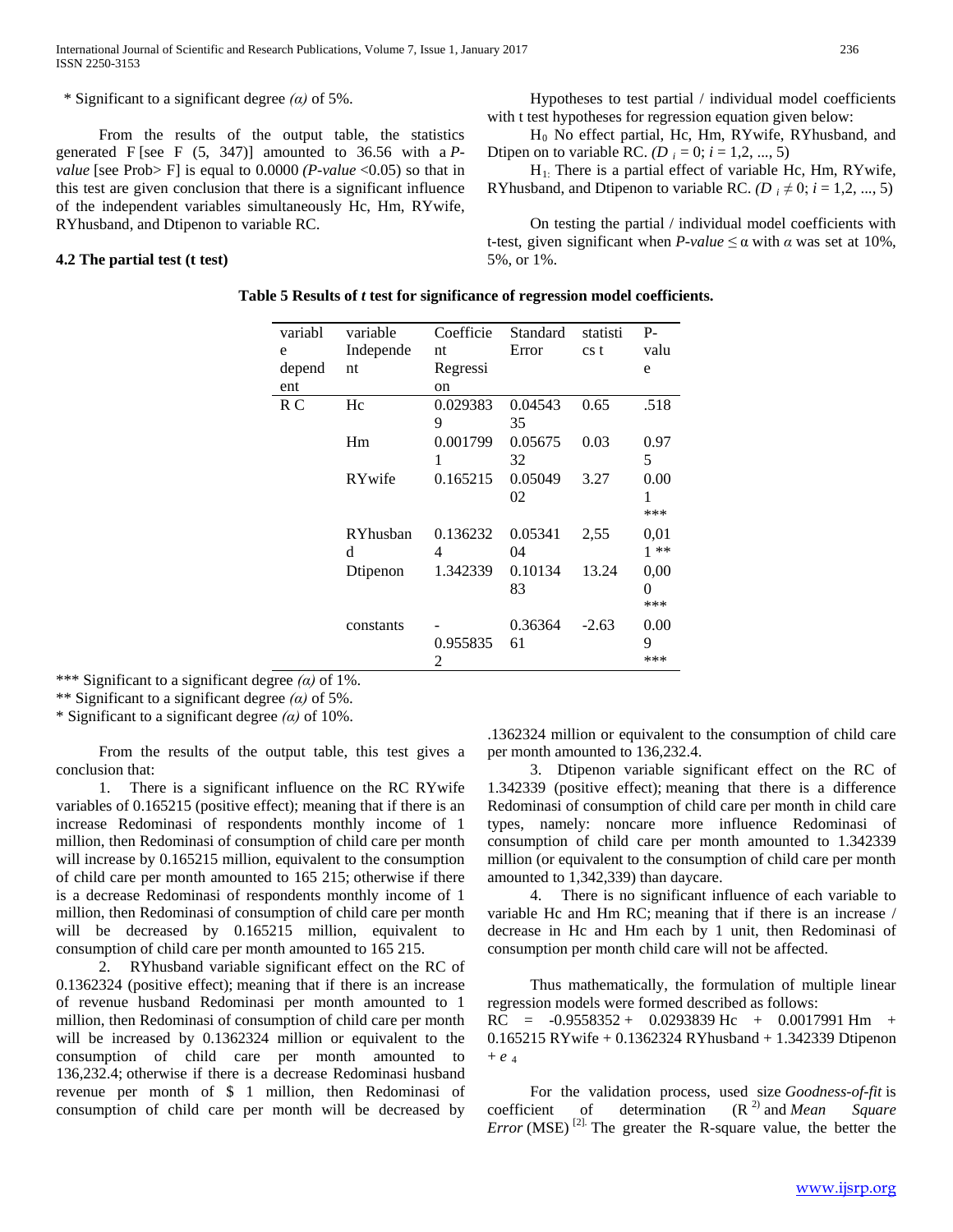multiple linear regression models were formed. In addition, measures of goodness is also used linear regression models that MSE (is expected to be small). To assess the goodness of the model can also be used with the following formula MSE size :  $MSE = RMSE^2$ 

RMSE value is obtained from the output value Root MSE.

## **Table 6 Results of Multiple Linear Regression model validation.**

|    |       | Equation R-Square root MSE MSE |          |
|----|-------|--------------------------------|----------|
| RC | .4583 | 1.0221                         | 1.044688 |

 From the results table, the size of the *goodness-of-fit* is R-Square and MSE generated good value for linear regression models. R-square value obtained was 0.4583 means that the diversity of the dependent variable explained RC capable of independent variables Hc, Hm, RYwife, RYhusband, and Dtipenon simultaneously / together amounted to 45.83% of which the remaining 54.17% is explained by error *(e* ) or other variables that are not included in the multiple linear regression models. In other words, goodness Linear Regression models were formed amounted to 45.83%. In addition, the MSE also obtained the good that is equal to1.044688 (small).

 Presence of children forming a request childcare. Childcare is that meets the needs of individuals as well as goods / services ie daycare, nurses, helpers can replace the production time mothers and wives remain in activities outside the home (Bellante and Jackson, 1983).

 The results of statistical calculations show that income mothers (Ywife) and earnings father (Yhusband) positive and significant impact to the cost of child care. This means that the costs incurred father and mother depend on the amount of income of the father and mother (family income). The greater the income received by the father and mother, the greater the cost incurred for child care. Aligned from finding Ronald D. Lee and Rodolfo A. Bulatao (1983) that there is a positive relationship between income and child prices.

 Another interesting finding in this study that the type of child care affect positively and significantly to the cost of child care. On the basis of the findings of *empirical studies* Rosenbaum and Ruhm (2004) and (Kimmel,1998) that the demand for child care (there are several types of child care) affects the cost. With nominal data types where  $1 =$  type of non care and type day care  $= 0$ , where the selection of category 1 serve as the basis / comparison so that symbolized Dtipenon (Gujarati, 2006). The calculations show that noncare more influence on consumption Redominasi child care per month to Rp 1.342339 million (or the equivalent consumption of child care per month to Rp 1,342,339) rather than daycare. This means that the demand for the type of non-care nursery pose a greater cost than the type of day care nursery. This is due to leave their children on grandparents with or without caregivers at home causing non-economic costs of providing care to the grandparents as formed a thankful because we could have raised the child under the supervision of the grandparents while mothers working in the office. Non-economic costs of this proxy to the costs incurred as a gesture of thanks to the grandparents, for example buying food, beverages, pulses and so on. So this cost is not permanent. As for the fixed costs could arise if use the services of a nanny at home that pay monthly salaries of caregivers. So the cost of noncare type larger than daycare type and the amount is not fixed incurred by the mother per month.

 Different research findings from Suzanne W Helburn and Carollee Howes (1996) that the daycare costs slightly more expensive than family care. This is due in this study, does not include the costs of noneconomic the calculation in family care. While this research include the costs of noneconomic of family care then if the proxied to the nominal lead to higher costs. Treatment of non-economic costs are factored in due to emotional factors between children and parents, that the respondent (Indonesian) are still figuring out how to continue to respect their parents as an expression of gratitude would supervise the children during the respondents worked outside the home. Further research Helburn and Howes (1996) that there is an opportunity to raise the quality of childcare services due to factors other than economic incentives as production costs such as donations of facilities, equipment and materials, volunteers and workers. So the research advice that the parents should be educated about the daycare, increasing the number of child care from the government and private sectors but keeping provisions / high quality standards that the management of the daycare have an affinity for advancing the quality of childcare services.

 The types of child care are selected by respondents to the four cities in the South Sumatera based on descriptive statistics as much as 44.83% choose the type of noncare type, as much as 9.17% choose for relative daycare, as much as 1.15% choose the type of care parental care and as much as 44.25% choose the type of care daycare. It was revealed that these statistics are concluded, many respondents in four cities in South Sumatra choose the type noncare. The reason is because respondents must trust to their parents than others even in day care professionals. Parents have experience caring for and educating their children from childhood to have grandchildren. Leave their children in daycare options can be selected if no other family or can be choose daycare as a last option to leave their children.

 That suggested that parents prefer chepare prices than service quality, and if anything, more mothers will choose to work and existing problem due to lack of information of child care services, making the search for childcare increasingly expensive (Ooms and Herendeen, 1990). Demand for high quality care will be rising only when consumers have complete information about child care services and the power of economic incentives to purchase child care services (Blau, 2002). So the father and mother indicators of income (family income) affect the cost of care. Here are the results of multiple linear regression:

RC = -0.9558352 + 0.0293839 Hc + 0.0017991 Hm + 0.165215 RYwife + 0.1362324 RYhusband + 1.342339 Dtipenon  $+$  *e*  $_4$ 

 RC model constant shows a negative value that is worth - 0.9558352, which means the cost of child care will take a source of family savings if the family has no income. For working mothers the possibility to issue a childcare costs will still be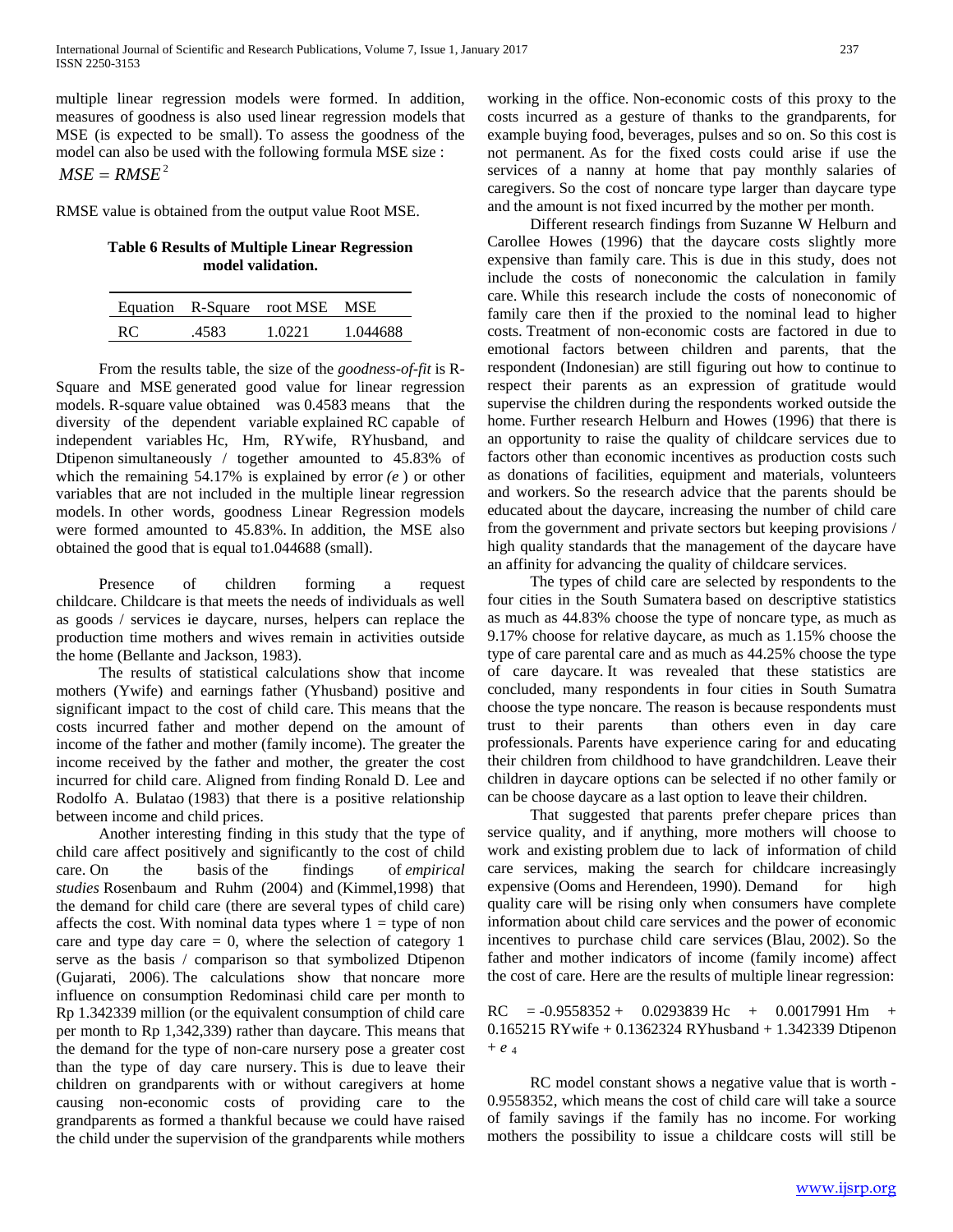there, so leave their children during working mothers an income effect for income working mothers is the influence of price changes (child care expenses) causes a change in the purchasing power of working mothers (Jehle and Reny, 2001).

 From the findings of previous research and statistical calculation results can be interpreted that choose the type of child care and day care cheaper fixed payment per month compared to the type of care noncare. The problem with information about child care services and the level of trust mothers to professional institutions. Besides obstacles in the field, there are many professional institutions (daycare) is owned by the private sector, such as the findings of UNESCO (2005) and unlicensed operation.

#### V. CONCLUSION

 Based on the Descriptive Statistics concluded, many respondents in four cities in South Sumatra choose the type noncare. The reason is because more respondents trusted to their parents than others even in day care professionals. Parents have experience caring for and educating their children from childhood to have grandchildren. Leave their children in daycare options can be selected if no other family or can be choose daycare is a last option to leave their children.

 The calculations show that noncare more influence on consumption Redominasi child per month to Rp 1.342339 million (or the equivalent of the cost of child care per month to Rp 1,342,339) rather than daycare. This means that the demand for the type of non-care nursery has a greater cost than the type of day care nursery. This is due to leave their children on grandparents with or without caregivers at home causing noneconomic costs of providing care to the grandparents as a fromed thankful because they could have raised the child under the supervision of the grandparents for mothers working in the office. Non-economic costs of this proxy to the costs incurred as a gesture of thanks to the grandparents, for example buying food, beverages, pulses and so on. So this cost is not permanent. As for the fixed costs could arise if use the services of a nanny at home that pay monthly salaries of caregivers. So the cost of child care type noncare is larger and the amount is not fixed incurred by the mother per month.

#### **REFERENCES**

- [1] Bellante, Don and Jackson, Mark. *Choice in* 1983. *Labor Economics Labor Markets.* Second Edition. McGraw Hill Book Company.
- [2] Blau, David. 2002. An Economic Perspective on Child Care Policy. Journal of population and social security (population). Supplement Vol 1.
- [3] Blau, David. Child Care Regulations 2003. Do Affect the Child Care and Labor Markets? Journal of Policy Analysis and Management
- [4] BPS South Sumatera Province. 2013. Gender Statistics South Sumatra province in 2013.
- [5] BPS South Sumatera Province. 2014. The state of South Sumatra Province Labor Force in August 2014. BPS catalog: 2303004.16
- [6] BPS South Sumatera Province. 201 5. Sumsel In Figures. Catalog BPS
- [7] Ehrenberg, Ronald G and Smith, Robert S. 2012. *Modern Labor Economics. Theory and Public Policy.* Eleventh Edition. Pearson Education, Inc.
- [8] Elfindri and Bachtiar, Nasri. 2004. *Labor Economics.* Andalas Padang: Publisher University Press
- [9] Gujarati, Damodar N. 2006. *Fundamentals Econometrics.* Third Edition Volume 2. Jakarta: publisher
- [10] Helburn, Suzanne W and Howes, Carollee. 1996. *Child Care Cost and Quality.* The Future of Children Childcare Financing. Vol.6 2-Summer / Fall
- [11] Jehle, Geoffrey A and Reny, Philip J. 2001. *Advanced microeconomic theory.* Second Edition. The publisher Addison-Wesley.
- [12] Kimmel, Jean. 1998. *Child Care Costs as a Barrier to Employment for Single and Married Mothers.* President and Fellows of Harvard College and the Massachusetts Institute of Technology
- [13] Mara, MN, Satyahadewi, N., and Iskandar R. 2013. Effectiveness in Overcoming multicolinearity Jackknife Methods and Assumptions Normality deviations in Multiple Regression Analysis. Proceedings of the National Seminar of Mathematics and Mathematics Education UNY, S-15, p: 123-126.
- [14] Nicolau-Antonia Parera and Mumford, Karen. 2005. Labour Supply and Childcare for British Mothers in Two-Parents Families: A Structural Approach. Discussion Paper 198, IZA
- [15] Ooms and Herendeen. 1990. *The Child care market: supply, demand, price and expenditures.* The policy institute for family impact seminars
- [16] Puspowarsito. 2008. *Organizational Research Methods.* With SPSS Program Application. Bandung: Humanities.
- [17] Ronald D. Lee and Rodolfo A. Bulatao. 1983. "The Demand for Children: A Critical Essay" in Bulatao & Lee (Ed.), Determinants of Fertility in Developing Countries. Volume 1 Supply and Demand for Children, Academic Press, London
- [18] Rosenbaum, Dan T and Ruhm, Christopher. 2004. *Caring for Young Children: Inequality in the Cost Burden of Child Care* , University of North Carolina at Greensboro
- [19] Santoso, Singgih. 2012. Applications SPSS On Non-Parametric Statistics. Jakarta: PT Elex Media Komputindo
- [20] Sugiyono. 2007. *Business Research Methods.* Bandung: Publisher CV Alfabeta
- [21] UNESCO, Paris. 2005. *Policy Review Report: Education and Early Childhood Care in Indonesia.* Early Childhood and Inclusive Education Section Division of Basic Education.
- [22] .................. Law of the Republic of Indonesia No.13 of 2003 on Manpower. http:[//www.bpkp.go.id](https://translate.google.com/translate?hl=id&prev=_t&sl=id&tl=en&u=http://www.bpkp.go.id). Accessed December 3, 2014

#### AUTHORS

**First Authors -** Marieska Lupikawaty, Economics, Department of Business Administration, State Polytechnic of Sriwijaya, [lupikawatypolsri@gmail.com](mailto:lupikawatypolsri@gmail.com)

**Second Authors -** Didik Susetyo, Economics, Faculty of Economics, University of Sriwijaya, [didiksusetyo60@gmail.com](mailto:didiksusetyo60@gmail.com) **Third Authors –** Rosmiyati Chodijah Saleh, Faculty of

Economics, University of Sriwijaya

**Fourth Authors -** Bambang Bemby Soebyakto, Faculty of Economics, University of Sriwijaya

**Corespondence Author -** Marieska Lupikawaty, Economics, Department of Business Administration, State Polytechnic of Sriwijaya, [lupikawaty@yahoo.com,](mailto:lupikawaty@yahoo.com) contact number 08127877920